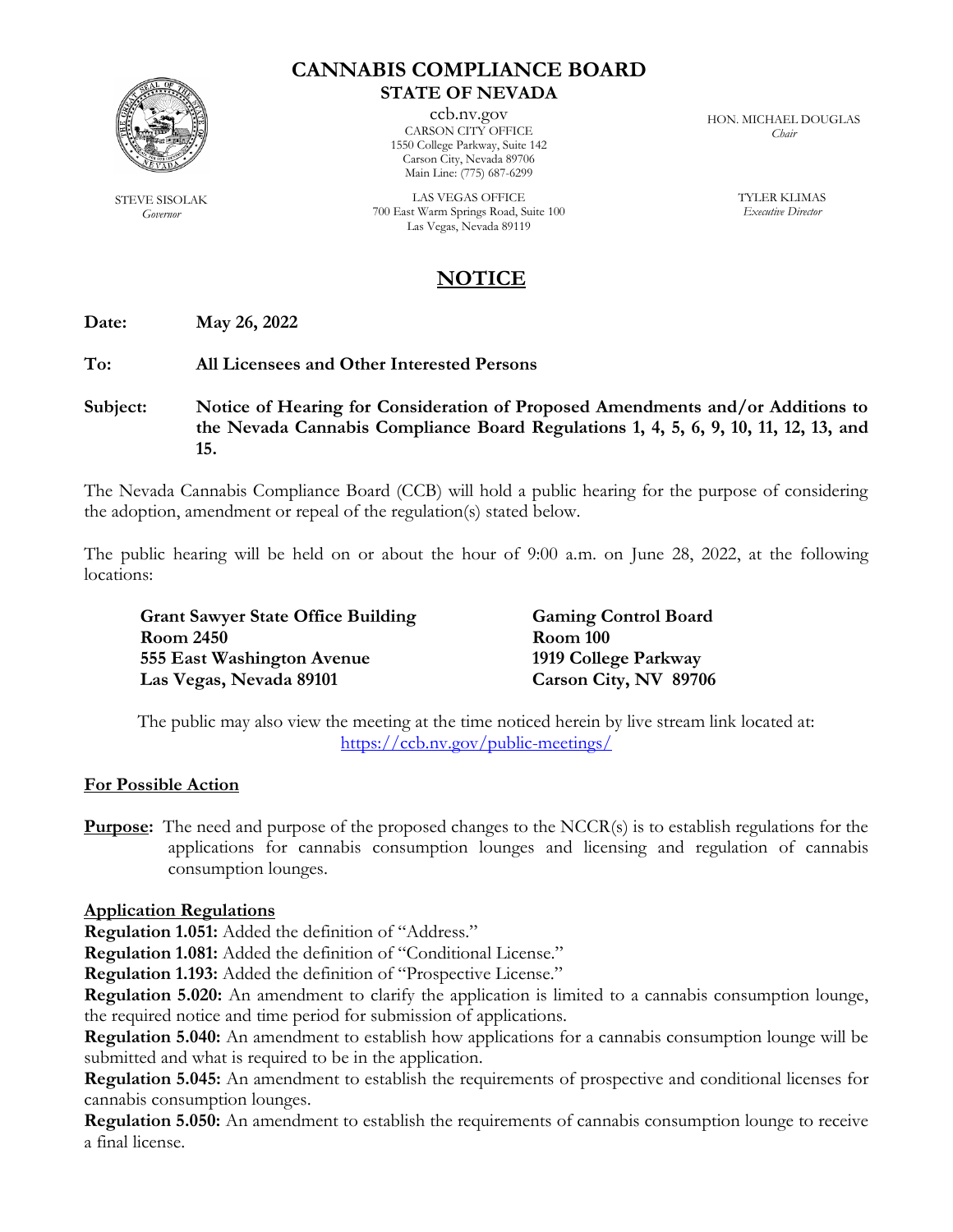**Regulation 5.053:** An addition to identify how to petition for re-evaluation of suitability by the Board.

**Regulation 5.055:** An amendment to establish requirements for selection of social equity applicants.

**Regulation 5.060:** An amendment to identify the procedure if there are less applications received than available cannabis establishment licenses during an open application period.

**Regulation 5.065:** An amendment to establish the procedure to request a reduction of initial issuance and renewal fees for independent cannabis consumption conditional licenses.

**Regulation 5.085:** An amendment to clarify the requirements for a request for an extension of time for final inspections

**Regulation 5.110:** An addition to include the requirements for the transfer of an independent cannabis consumption lounge license.

## **Consumption Lounge Regulations**

**Regulation 1.197:** Added the definition of "Ready-to-consume cannabis product."

**Regulation 1.222:** Added the definition of "Single-use cannabis product."

**Regulation 4.050:** An amendment to add violations to Category III Violations for cannabis consumption lounges.

**Regulation 4.055:** An amendment to add violations to Category IV Violations for cannabis consumption lounges.

**Regulation 4.060:** An amendment to add violations to Category V Violations for cannabis consumption lounges.

**Regulation 5.100:** An amendment to clarify the grounds for denial of issuance or renewal of license and notice of denial.

**Regulation 5.150:** An amendment to add cannabis receiver and cannabis consumption lounge agent registration card types.

**Regulation 6.070:** An amendment to include persons that are authorized to be on the premises of a cannabis consumption lounge.

**Regulation 6.072:** An amendment to add disclosure of health risks and training and instruction requirements for cannabis establishment agents that work or volunteer in a cannabis consumption lounge.

**Regulation 6.075:** An amendment to add to disposal of unconsumed cannabis and cannabis product rendered unusable to inventory control requirements.

**Regulation 6.080:** An amendment to require that a cannabis consumption lounge may only acquire singleuse cannabis products, cannabis, and adult-use cannabis products from a cannabis sales facility, pursuant to Title 56 of NRS; exemption of cannabis consumption lounge from requirements to acquire concentrated cannabis or products containing concentrated cannabis from another cannabis establishment; change of "inventory" to "tracking."

**Regulation 6.082:** An amendment to change "inventory" to "tracking."

**Regulation 6.085:** Amendments to security measures including to increase the size of the call-up monitor, electronic monitoring requirements, response to emergency personnel, criminal activity reporting, signage, and employee requirements.

**Regulation 6.090:** Amendments to include requirements and reporting guidelines for employees that are ill. **Regulation 9.015:** An amendment to require cannabis consumption lounges to have a certified food protection manager available during operating hours that food is being served.

**Regulation 9.025:** An amendment to change "product manufacturing facility" to include all cannabis establishments.

**Regulation 9.030:** An amendment to add cannabis consumption lounges to requirements for protecting products and ingredients from cross-contamination.

**Regulation 9.035:** An amendment to add cannabis consumption lounges to the requirements for use of pasteurized eggs and egg products, cleanliness, and temperature control requirements.

**Regulation 9.040:** An amendment to add cannabis consumption lounges to the requirements for the marking of potentially hazardous cannabis products.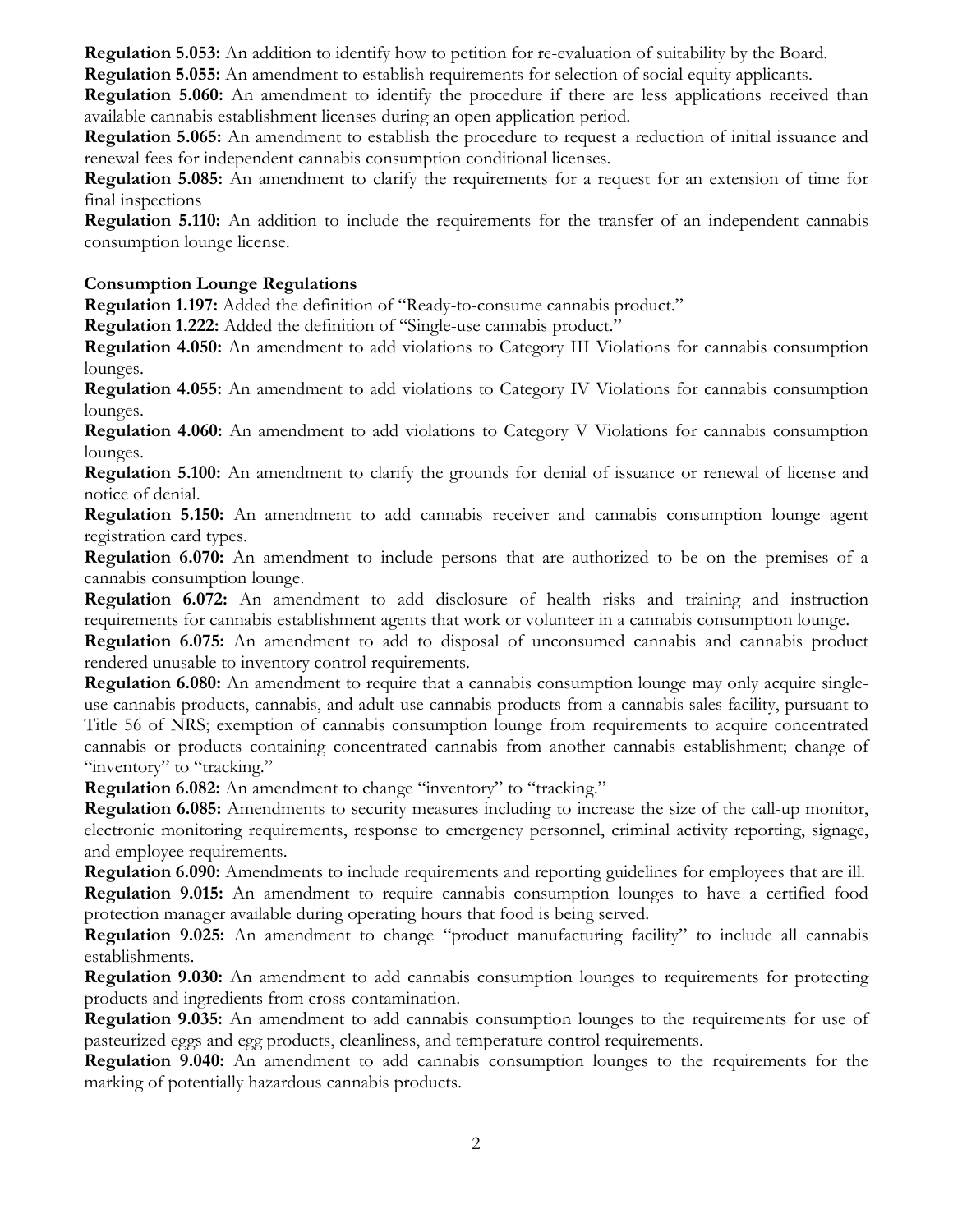**Regulation 9.050:** An amendment to include sink and warewashing requirements for all cannabis establishments that handle cannabis which is not pre-packaged.

**Regulation 9.060:** An amendment to include cannabis consumption lounges in requirements for materials used in construction of utensils and contact surfaces.

**Regulation 9.065:** An amendment to include cannabis consumption lounges in requirements for lighting.

**Regulation 9.075:** An amendment to include cannabis consumption lounges in requirements for sufficiency of ventilation hood systems and devices.

**Regulation 9.080:** An amendment to include cannabis consumption lounges in requirements for sufficiency of mechanical ventilation.

**Regulation 9.085:** An amendment to clarify all cannabis establishments fall under requirements for cleanliness of surfaces of equipment and utensils that come in contact with cannabis or cannabis products.

**Regulation 9.090:** An amendment to clarify all cannabis establishments fall under the requirements for frequency of cleaning of surfaces of equipment and utensils that come in contact with cannabis or cannabis products.

**Regulation 9.095:** An amendment to clarify all cannabis establishments fall under requirements for sanitation of surfaces and utensils to come in contact with cannabis or cannabis products.

**Regulation 9.100:** An amendment to include cannabis consumption lounges in cleanliness requirements for surfaces of cooking and baking equipment and door seals of microwave ovens.

**Regulation 10.015:** An amendment to include cannabis consumption lounges in quality control unit requirements.

**Regulation 10.020:** An amendment to include cannabis consumption lounges in requirements for adequate ventilation, filtration systems, and related equipment required for building.

**Regulation 10.025:** An amendment to include cannabis consumption lounges in requirements for establishment of and adherence to written procedures for labeling and packaging materials.

**Regulation 10.030:** An amendment to include cannabis consumption lounges in requirements for establishment of and adherence to written procedures for production and process control to assure quality of cannabis and cannabis products, review and approval of procedures, and recording and justification of deviation from procedures.

**Regulation 10.035:** An amendment to include cannabis consumption lounges in requirements for the establishment of and adherence to written procedures for components, product containers and closures.

**Regulation 10.040:** An amendment to include cannabis consumption lounges in requirements for appropriateness, cleanliness and maintenance of equipment, utensils and substances, and maintenance of records.

**Regulation 10.045:** An amendment to include cannabis consumption lounges in requirements to ensure cleanliness of employees and volunteers.

**Regulation 10.050:** An amendment to include cannabis consumption lounges in the requirements for restrictions on salvaging cannabis and cannabis products and maintenance of records.

**Regulation 11.015:** An amendment to clarify that no person with a direct or indirect interest in a cannabis independent laboratory has as direct or indirect financial interest in a cannabis consumption lounge.

**Regulation 12.025:** An amendment to include cannabis consumption lounges in requirements for labeling products "organic."

**Regulation 12.040:** An amendment to include cannabis consumption lounges in requirements for labeling of usable cannabis and single-use cannabis products.

**Regulation 12.045:** An amendment to include cannabis consumption lounges in requirements for labeling of cannabis products.

**Regulation 12.050:** An amendment to include cannabis consumption lounges in requirements for disclosures and warnings; amended language for required disclosures and warnings; and addition of warning for overconsumption; an addition of a warning for cannabis consumption lounges that allow inhalation of cannabis.

**Regulation 12.055:** An amendment to include cannabis consumption lounges in required labeling.